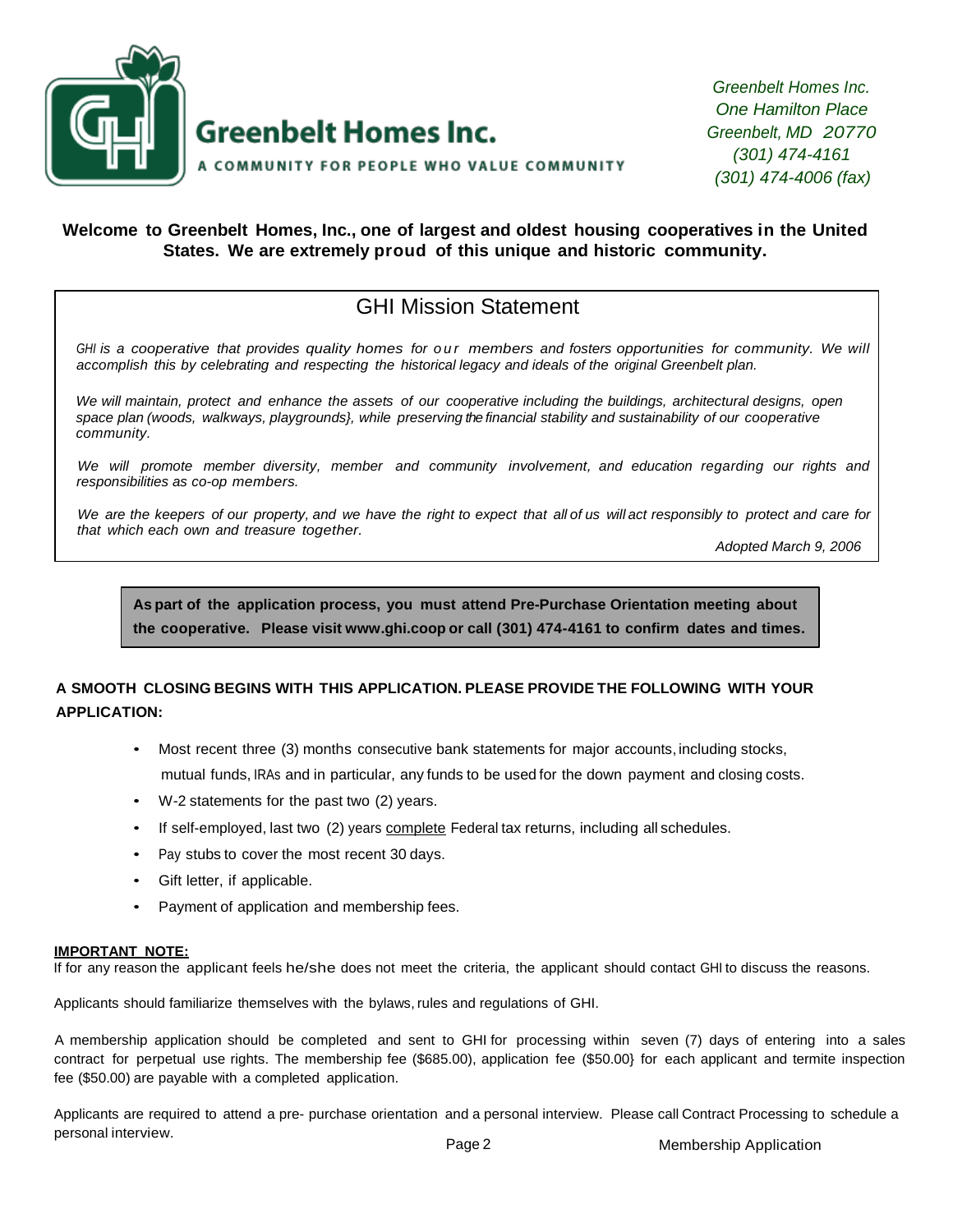| Greenbelt Homes, Inc.                                                                                                                                                                                                                                                                                                                                                                                                                                                                                                                                                                                                                                                                                                                                                                                                                                    |
|----------------------------------------------------------------------------------------------------------------------------------------------------------------------------------------------------------------------------------------------------------------------------------------------------------------------------------------------------------------------------------------------------------------------------------------------------------------------------------------------------------------------------------------------------------------------------------------------------------------------------------------------------------------------------------------------------------------------------------------------------------------------------------------------------------------------------------------------------------|
| <b>CORPORATION POLICY</b>                                                                                                                                                                                                                                                                                                                                                                                                                                                                                                                                                                                                                                                                                                                                                                                                                                |
| THIS APPLICATION IS CONFIDENTIAL                                                                                                                                                                                                                                                                                                                                                                                                                                                                                                                                                                                                                                                                                                                                                                                                                         |
| It is the policy of Greenbelt Homes, Inc. (GHI) to carefully consider all applicants who show a serious intent to purchase a<br>membership in the cooperative and a perpetual use of a residential unit. It is the policy of GHI that the basis for the<br>acceptance or rejection of an application will not be furnished to the applicant or any other person, except to duly<br>authorized employees or directors or the audit committee of GHI.                                                                                                                                                                                                                                                                                                                                                                                                      |
|                                                                                                                                                                                                                                                                                                                                                                                                                                                                                                                                                                                                                                                                                                                                                                                                                                                          |
|                                                                                                                                                                                                                                                                                                                                                                                                                                                                                                                                                                                                                                                                                                                                                                                                                                                          |
|                                                                                                                                                                                                                                                                                                                                                                                                                                                                                                                                                                                                                                                                                                                                                                                                                                                          |
|                                                                                                                                                                                                                                                                                                                                                                                                                                                                                                                                                                                                                                                                                                                                                                                                                                                          |
| $SS#:\underbrace{\qquad \qquad }$<br>Evening Phone: New York Changes and The Changes of the Changes of the Changes of the Changes of the Changes of the Changes of the Changes of the Changes of the Changes of the Changes of the Changes of the Changes of the Ch<br>Email*:<br>Date of Birth: <u>Date of Birth:</u> Date of Birth: <b>Date of Birth:</b> 2004<br>SS#: <u>contract and contract and contract and contract and contract and contract and contract and contract and contract and contract and contract and contract and contract and contract and contract and contract and contract</u><br>*Once approved for membership, you will be subscribed to GHI's weekly email newsletter. If you do not wish to receive<br>this informative weekly email, check here $\Box$ . (You can unsubscribe from the GHI email newsletter at any time.) |
| How did you hear about Greenbelt Homes Inc.?                                                                                                                                                                                                                                                                                                                                                                                                                                                                                                                                                                                                                                                                                                                                                                                                             |
|                                                                                                                                                                                                                                                                                                                                                                                                                                                                                                                                                                                                                                                                                                                                                                                                                                                          |
| What do you like most about the home you wish to purchase?                                                                                                                                                                                                                                                                                                                                                                                                                                                                                                                                                                                                                                                                                                                                                                                               |
| Why did you decide to purchase into the housing cooperative?                                                                                                                                                                                                                                                                                                                                                                                                                                                                                                                                                                                                                                                                                                                                                                                             |
| Do you have any questions about housing cooperatives?                                                                                                                                                                                                                                                                                                                                                                                                                                                                                                                                                                                                                                                                                                                                                                                                    |
| I/we authorize GHI to obtain credit reports, employment and landlord/tenant verification<br>and to conduct a criminal background check on me/us in consideration of my/our membership.                                                                                                                                                                                                                                                                                                                                                                                                                                                                                                                                                                                                                                                                   |
| <b>Applicant's Signature</b><br><b>Co-Applicant's Signature</b>                                                                                                                                                                                                                                                                                                                                                                                                                                                                                                                                                                                                                                                                                                                                                                                          |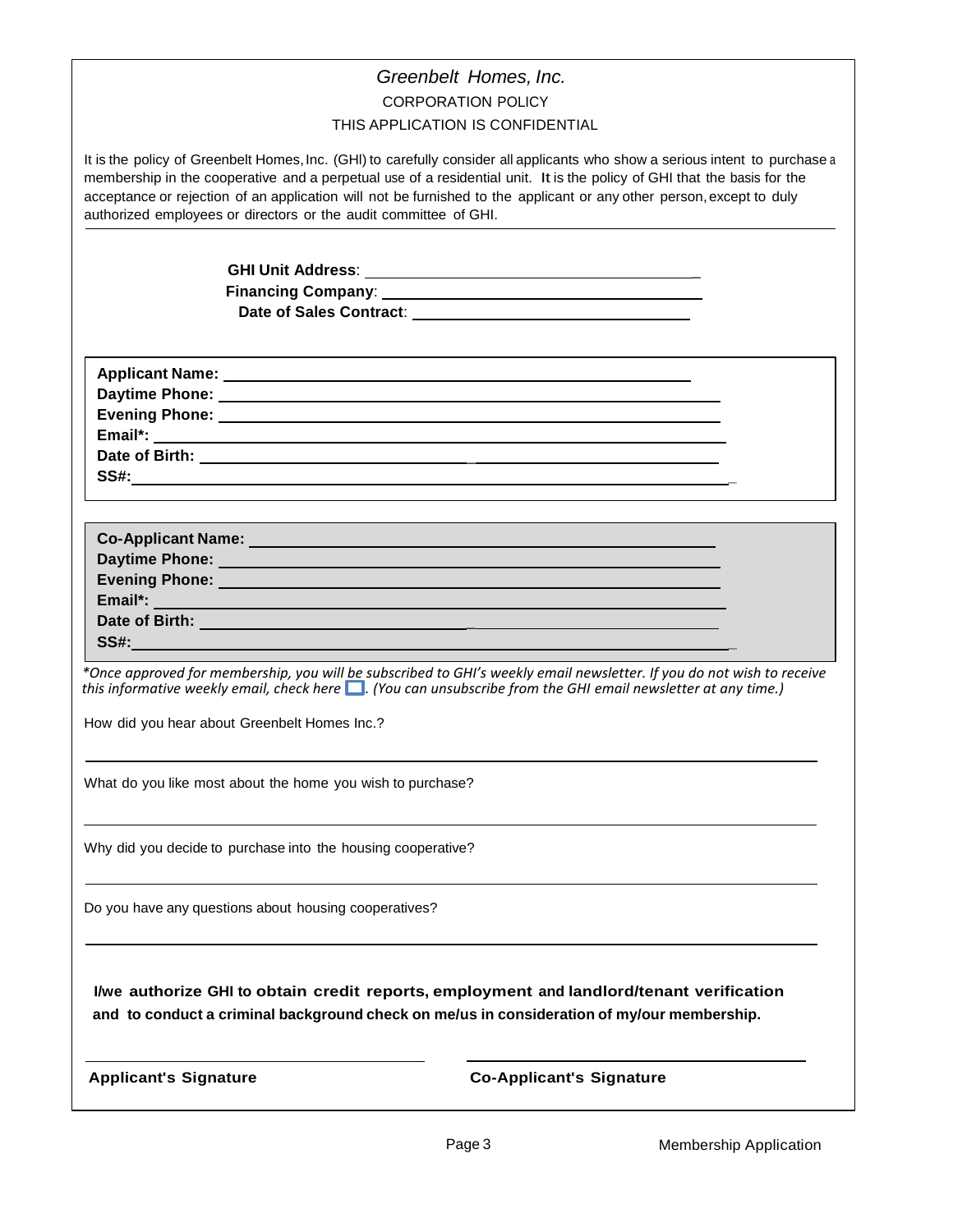# **RESIDENCY VERIFICATION**

*Provide verifiable continuous residency for at least three {3) years immediately preceding application request for each proposed household member over 18 years old. Please attach additional pages if necessary.*

| <b>Applicant (Current Address)</b>                                                                                                                                                                                                                                                                                                                      |  |  |  |
|---------------------------------------------------------------------------------------------------------------------------------------------------------------------------------------------------------------------------------------------------------------------------------------------------------------------------------------------------------|--|--|--|
|                                                                                                                                                                                                                                                                                                                                                         |  |  |  |
|                                                                                                                                                                                                                                                                                                                                                         |  |  |  |
|                                                                                                                                                                                                                                                                                                                                                         |  |  |  |
|                                                                                                                                                                                                                                                                                                                                                         |  |  |  |
|                                                                                                                                                                                                                                                                                                                                                         |  |  |  |
|                                                                                                                                                                                                                                                                                                                                                         |  |  |  |
| <b>Applicant (Previous Address)</b>                                                                                                                                                                                                                                                                                                                     |  |  |  |
|                                                                                                                                                                                                                                                                                                                                                         |  |  |  |
|                                                                                                                                                                                                                                                                                                                                                         |  |  |  |
| Own Rent Other From To                                                                                                                                                                                                                                                                                                                                  |  |  |  |
| Landlord's Name experience and a series of the series of the series of the series of the series of the series                                                                                                                                                                                                                                           |  |  |  |
| Address <b>Management Community and Community</b> and Community and Community and Community and Community and Community                                                                                                                                                                                                                                 |  |  |  |
|                                                                                                                                                                                                                                                                                                                                                         |  |  |  |
|                                                                                                                                                                                                                                                                                                                                                         |  |  |  |
| <b>Co-Applicant (Current Address)</b>                                                                                                                                                                                                                                                                                                                   |  |  |  |
| Street Address <b>Contract Contract Contract Contract Contract Contract Contract Contract Contract Contract Contract Contract Contract Contract Contract Contract Contract Contract Contract Contract Contract Contract Contract</b>                                                                                                                    |  |  |  |
|                                                                                                                                                                                                                                                                                                                                                         |  |  |  |
| Own Rent Other From To                                                                                                                                                                                                                                                                                                                                  |  |  |  |
|                                                                                                                                                                                                                                                                                                                                                         |  |  |  |
|                                                                                                                                                                                                                                                                                                                                                         |  |  |  |
|                                                                                                                                                                                                                                                                                                                                                         |  |  |  |
| Address and the contract of the contract of the contract of the contract of the contract of the contract of the<br>Email <b>Executive Contract of Contract Contract Contract Contract Contract Contract Contract Contract Contract Contract Contract Contract Contract Contract Contract Contract Contract Contract Contract Contract Contract Cont</b> |  |  |  |
|                                                                                                                                                                                                                                                                                                                                                         |  |  |  |
| <b>Co-Applicant (Previous Address)</b>                                                                                                                                                                                                                                                                                                                  |  |  |  |
| Street Address ______________________                                                                                                                                                                                                                                                                                                                   |  |  |  |
|                                                                                                                                                                                                                                                                                                                                                         |  |  |  |
| Own Rent Other From To To                                                                                                                                                                                                                                                                                                                               |  |  |  |
|                                                                                                                                                                                                                                                                                                                                                         |  |  |  |
| Address entertainment and the contract of the contract of the contract of the contract of the contract of the<br>Email <b>Executive Contract Contract Contract Contract Contract Contract Contract Contract Contract Contract Contract Contract Contract Contract Contract Contract Contract Contract Contract Contract Contract Contract Contrac</b>   |  |  |  |

### **FAMILY STATUS**

(This information will not be used to establish credit worthiness)

*Occupancy: GHI homes must be member occupied. Occupancy may include the member's family, one*  unrelated adult and minor children of the unrelated adult so long as total occupancy of the unit does not *exceed two persons per bedroom. A list of occupants must be provided to GHI.*

| Name | Age | School/Employment | Relationship to Applicant |
|------|-----|-------------------|---------------------------|
|      |     |                   |                           |
|      |     |                   |                           |
|      |     |                   |                           |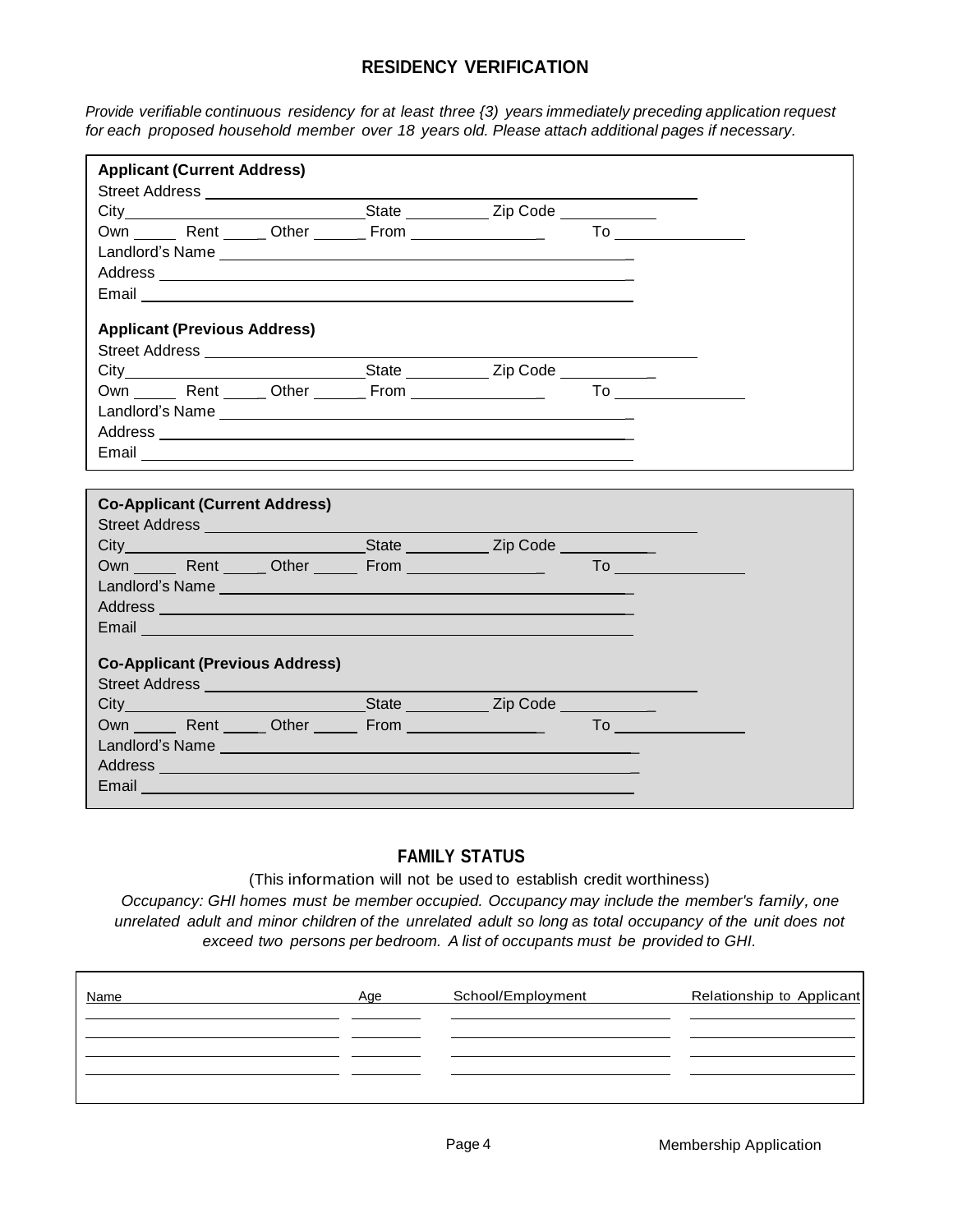### **EMPLOYMENT HISTORY**

*Purchasers must demonstrate a steady source of household income such that not more than 33% of available monthly income is required to pay monthly housing charges, and no more than 42% for total monthly debt payment. Purchasers may combine their incomes to meet the purchase requirements and may include alimony, child support payments, and governmental assistance income in meeting purchase requirements.*

List employers in order, current or last employer first. Explain any gaps in your employment on a separate sheet.

| <b>Applicant (Current Employer)</b>                                                                                                                                                                                           |  |  |  |  |  |
|-------------------------------------------------------------------------------------------------------------------------------------------------------------------------------------------------------------------------------|--|--|--|--|--|
|                                                                                                                                                                                                                               |  |  |  |  |  |
|                                                                                                                                                                                                                               |  |  |  |  |  |
|                                                                                                                                                                                                                               |  |  |  |  |  |
| Job Title _______________________                                                                                                                                                                                             |  |  |  |  |  |
|                                                                                                                                                                                                                               |  |  |  |  |  |
| Name of Supervisor and Email<br>Name of Supervisor and Email                                                                                                                                                                  |  |  |  |  |  |
| <b>Applicant (Previous Employer)</b>                                                                                                                                                                                          |  |  |  |  |  |
| Company's Name example and the state of the state of the state of the state of the state of the state of the state of the state of the state of the state of the state of the state of the state of the state of the state of |  |  |  |  |  |
| Street Address _____________________                                                                                                                                                                                          |  |  |  |  |  |
|                                                                                                                                                                                                                               |  |  |  |  |  |
| Job Title _______________________                                                                                                                                                                                             |  |  |  |  |  |
| Employment Dates ________________________Gross Income__________________per ____________                                                                                                                                       |  |  |  |  |  |
| Name of Supervisor and Email experience and the state of Supervisor and Email                                                                                                                                                 |  |  |  |  |  |
|                                                                                                                                                                                                                               |  |  |  |  |  |
| <b>Co-Applicant (Current Employer)</b>                                                                                                                                                                                        |  |  |  |  |  |
| Company's Name experience of the company's Name of the company's Name of the company's name of the company's n                                                                                                                |  |  |  |  |  |
|                                                                                                                                                                                                                               |  |  |  |  |  |
|                                                                                                                                                                                                                               |  |  |  |  |  |
| Job Title ________________________                                                                                                                                                                                            |  |  |  |  |  |
| Employment Dates ___________________________Gross Income___________________per ___________                                                                                                                                    |  |  |  |  |  |
|                                                                                                                                                                                                                               |  |  |  |  |  |
| <b>Co-Applicant (Previous Employer)</b>                                                                                                                                                                                       |  |  |  |  |  |
|                                                                                                                                                                                                                               |  |  |  |  |  |
|                                                                                                                                                                                                                               |  |  |  |  |  |
|                                                                                                                                                                                                                               |  |  |  |  |  |
| Job Title ________________________                                                                                                                                                                                            |  |  |  |  |  |
| Employment Dates ____________________________                                                                                                                                                                                 |  |  |  |  |  |
| Name of Supervisor and Email                                                                                                                                                                                                  |  |  |  |  |  |
|                                                                                                                                                                                                                               |  |  |  |  |  |
|                                                                                                                                                                                                                               |  |  |  |  |  |
| Do you conduct a business in your current residence? Yes _______ No                                                                                                                                                           |  |  |  |  |  |
| If yes, what type of business?                                                                                                                                                                                                |  |  |  |  |  |
|                                                                                                                                                                                                                               |  |  |  |  |  |
| Do you intend to do so in the GHI unit? Yes No                                                                                                                                                                                |  |  |  |  |  |
|                                                                                                                                                                                                                               |  |  |  |  |  |
|                                                                                                                                                                                                                               |  |  |  |  |  |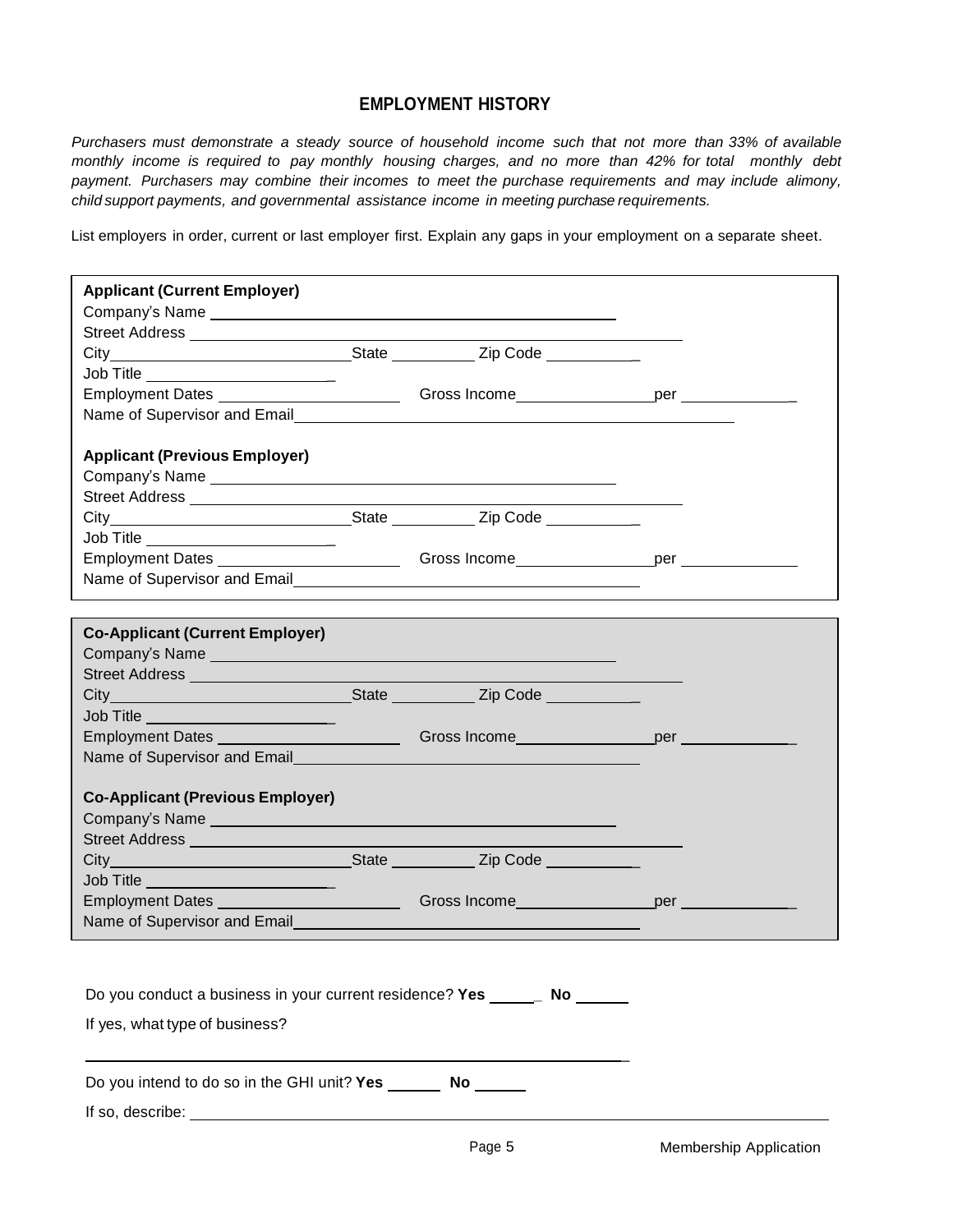### **ASSETS**

Applicant(s) must contribute at least five percent (5%) of their own assets toward the down payment. The source of the down payment can be from any combination of the following applicant's own funds including cash on hand, 401K retirement plan, investments, grant, gift, etc. (Please attach copies of statements for each source given.)

| 1) |                                                                                                                |  |  |
|----|----------------------------------------------------------------------------------------------------------------|--|--|
|    |                                                                                                                |  |  |
|    |                                                                                                                |  |  |
|    |                                                                                                                |  |  |
| 2) |                                                                                                                |  |  |
|    |                                                                                                                |  |  |
|    |                                                                                                                |  |  |
|    |                                                                                                                |  |  |
| 3) |                                                                                                                |  |  |
|    |                                                                                                                |  |  |
|    |                                                                                                                |  |  |
|    |                                                                                                                |  |  |
| 4) |                                                                                                                |  |  |
|    |                                                                                                                |  |  |
|    | City City Code City Contract City Code City Code City Code City Code City Code City Code City Code City Code C |  |  |
|    | Amount                                                                                                         |  |  |

# **OTHER INCOME**

Source (Alimony, Child Support, Social Security, Unemployment, Veteran's Supplement, Gift, Other). **\*\*Please include a copy of a statement for the above items.\*\***

# **MONTHLY EXPENSES**

| Creditor | Monthly Payment | <b>Balance Due</b> |
|----------|-----------------|--------------------|
|          |                 |                    |
|          |                 |                    |
|          |                 |                    |

Have you had any late payments over 30 days past due within the last three (3) years? **Yes No**If yes,please explain on a separate sheet.